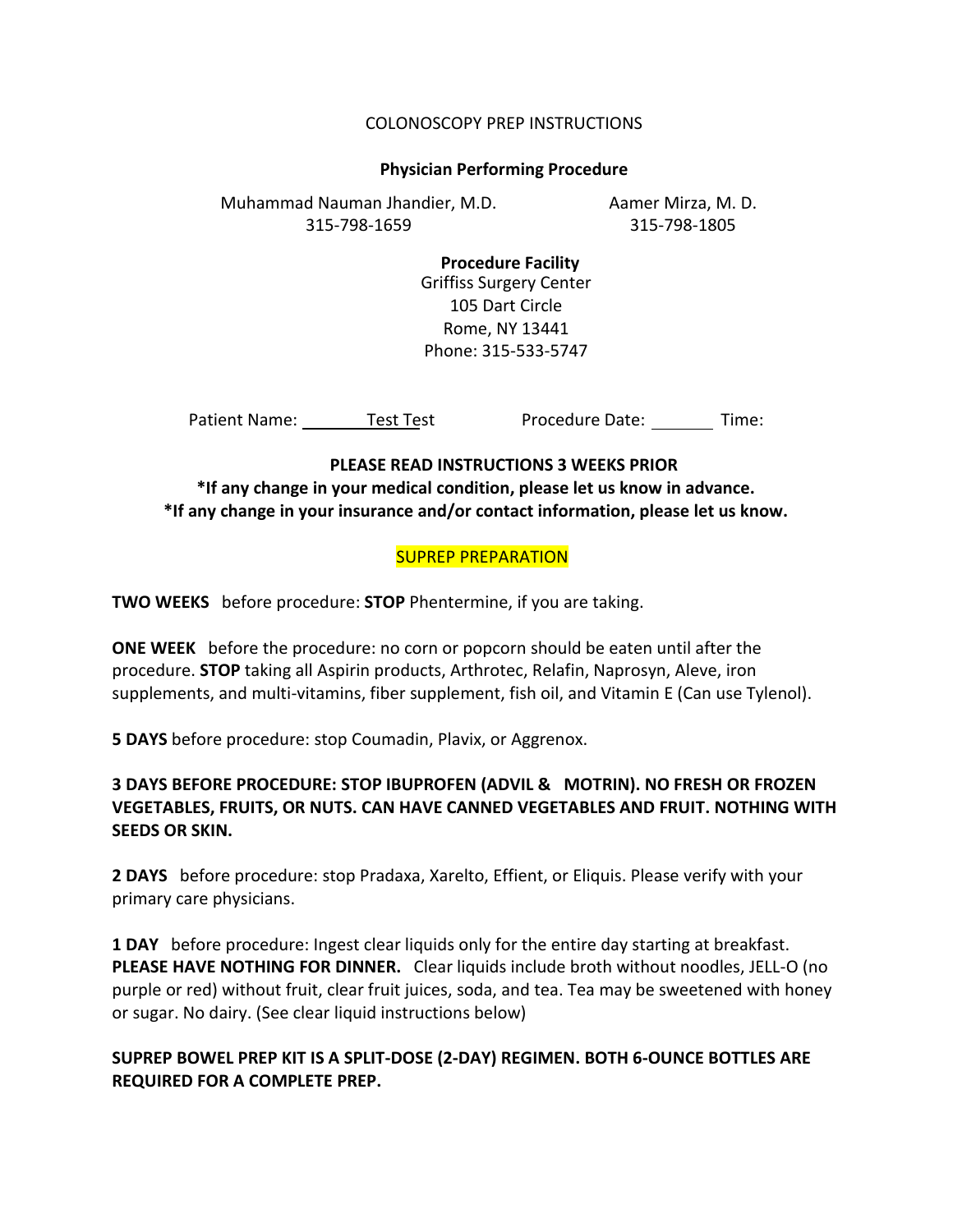# **FIRST DOSE: At 6 PM the evening before your procedure. You must complete steps 1 through 4 below using one (1) 6-ounce bottle before going to bed.**

- STEP 1: Pour ONE (1) 6-ounce bottle of SUPREP liquid into the mixing container.
- STEP 2: Add cool drinking water to the 16-ounce line on the container and mix.
- **NOTE**: Dilute the concentrated solution as directed prior to use.
- STEP 3: Drink ALL the liquid in the container.
- STEP 4: You MUST drink two (2) more 16-ounce containers of water over the next 1 hour.

# **SECOND DOSE: At 5 HOURS BEFORE YOUR ARRIVAL TIME AM the morning of your procedure repeat steps 1 through 4 above using the remaining 6-ounce bottle.**

**NOTE**: You must finish drinking the final glass of water at least 3 hours, or as directed, before your colonoscopy.

## **NOTHING TO EAT OR DRINK AFTER MIDNIGHT ONLY THE PREP IN THE AM.**

**ON THE DAY OF THE EXAMINATION**: You may take your blood pressure, seizure, or heart medication with a small sip of water. You may take your PPI's, Inhalers, and narcotics given 6 hours prior to procedure. **NO aspirin based medications**.

## **IF YOU USE A C-PAP MACHINE, BRING IT WITH YOU TO THE PROCEDURE.**

**Be sure to arrange transportation before your procedure.** A responsible adult over the age of 18 must drive you home. Transportation will be verified before the procedure. You may use a taxi (but not a bus) for your transportation only if you have a person accompanying you other than the taxi driver. Your procedure will be canceled if these arrangements are not made. **EXPECT TO BE AT THE CLINIC FOR 4-5 HOURS.**

 If you are **DIABETIC** please check with your primary care physician regarding medications.

IF YOU HAVE ANY PROBLEMS WITH THIS PREP, PLEASE CALL THIS OFFICE AT ANY TIME OF THE DAY OR NIGHT. IN THE MORNING IF BOWEL MOVEMENTS AREN'T COMPLETELY CLEAR (WITHOUT ANY STOOL) CALL THE OFFICE AND THE FACILITY WHERE YOUR PROCEDURE IS SCHEDULED TO BE PERFORMED (PHONE NUMBERS ABOVE).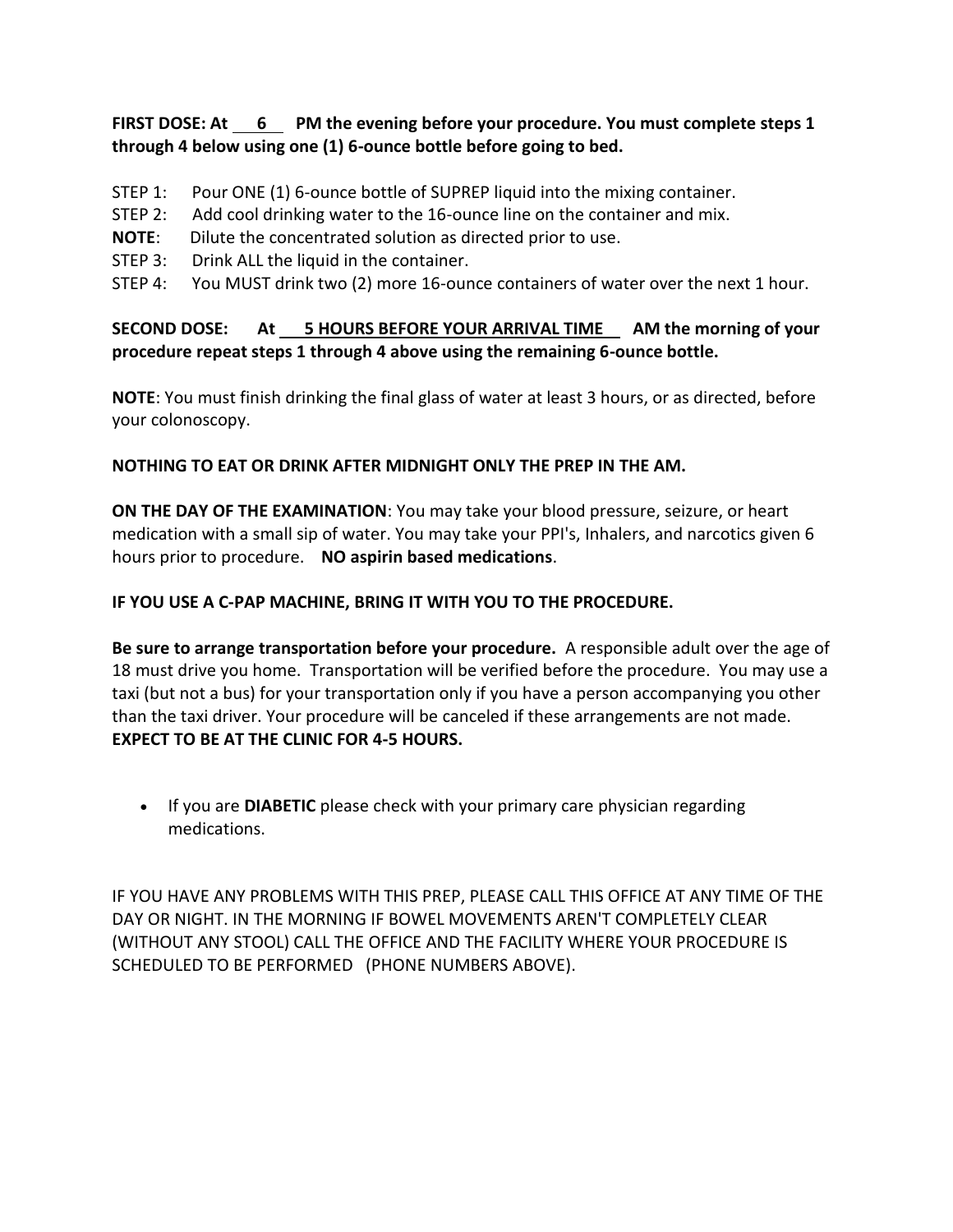\*Start at Breakfast Day Before Procedure!!

# CLEAR LIQUID DIET!! ONLY THESE FOODS ARE ALLOWED

| SOUP:                | Clear bouillon, clear broth, clear consommé'                                                                                                                    |
|----------------------|-----------------------------------------------------------------------------------------------------------------------------------------------------------------|
| <b>BEVERAGES:</b>    | Tea, coffee, decaffeinated coffee, Kool-Aid, carbonated Beverages<br>PLEASE DO NOT PUT ANY MILK IN YOUR COFFEE OR TEA                                           |
| <b>JUICES:</b>       | White Cranberry juice, white grape juice, and apple juice.<br>Strained lemonade, limeade or orange drink<br>ANY JUICE THAT YOU CAN SEE THROUGH THAT HAS NO PULP |
| <b>DESSERTS:</b>     | Water, ices, Italian ices, popsicles, JELL-O                                                                                                                    |
| AVOID THE FOLLOWING: | Milk or milk products<br>Juices with pulp or any liquid you cannot see through<br>Purple/Red JELL-O<br><b>Purple/Red Popsicles</b>                              |

Please be advised that approximately 1 week to 1 day prior to your scheduled procedure you will be receiving a call from a Registered Nurse from the Pre-Admission Screening Dept. This appointment is important and necessary to complete in order for you to have the procedure. If you do not get a call for the pre-admission interview this will be done upon arrival of your procedure date.

Purple/Red Artificial Coloring

If you do not show up for the procedure you will be at risk of being discharged from the practice.

# **Required prior to your procedure**

- Evaluation appointment 3 months prior to your procedure
- COVID test within 5 days of procedure (if not fully vaccinated 2 weeks prior to procedure)